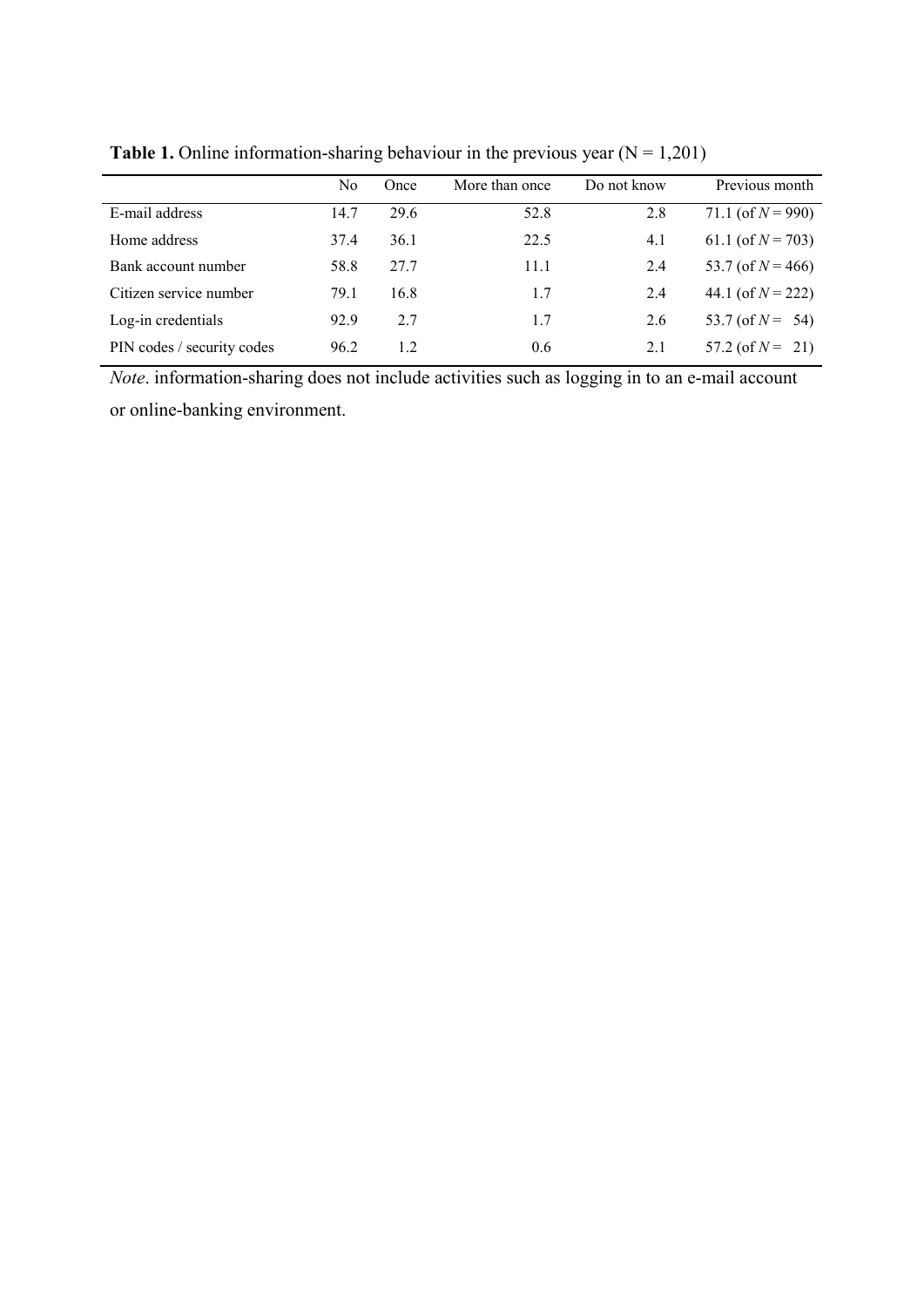|                                         | Yes  | <b>Familiar</b> locations | Unfamiliar locations |
|-----------------------------------------|------|---------------------------|----------------------|
| E-mail                                  | 62.7 | 75.8 (of $N = 660$ )      | 28.5 (of $N = 660$ ) |
| Web shops                               | 47.9 | 40.7 (of $N = 489$ )      | 62.4 (of $N = 489$ ) |
| Websites                                | 28.9 | 34.6 (of $N = 295$ )      | 70.2 (of $N = 295$ ) |
| Instant messaging                       | 26.4 | 94.4 (of $N = 270$ )      | 7.4 (of $N = 270$ )  |
| Corporate websites                      | 9.3  |                           |                      |
| Social media messages                   | 6.2  | $82.5$ (of $N = 63$ )     | 23.8 (of $N = 63$ )  |
| personal websites/social media profiles | 5.1  |                           |                      |
| Other                                   | 5.3  |                           |                      |
|                                         |      |                           |                      |

**Table 2.** Channels of online information-sharing behaviour  $(N = 1,021)$ 

*Note*. because participants could have shared their information to both familiar and unfamiliar sources the percentages presented next do not precisely add up to 100.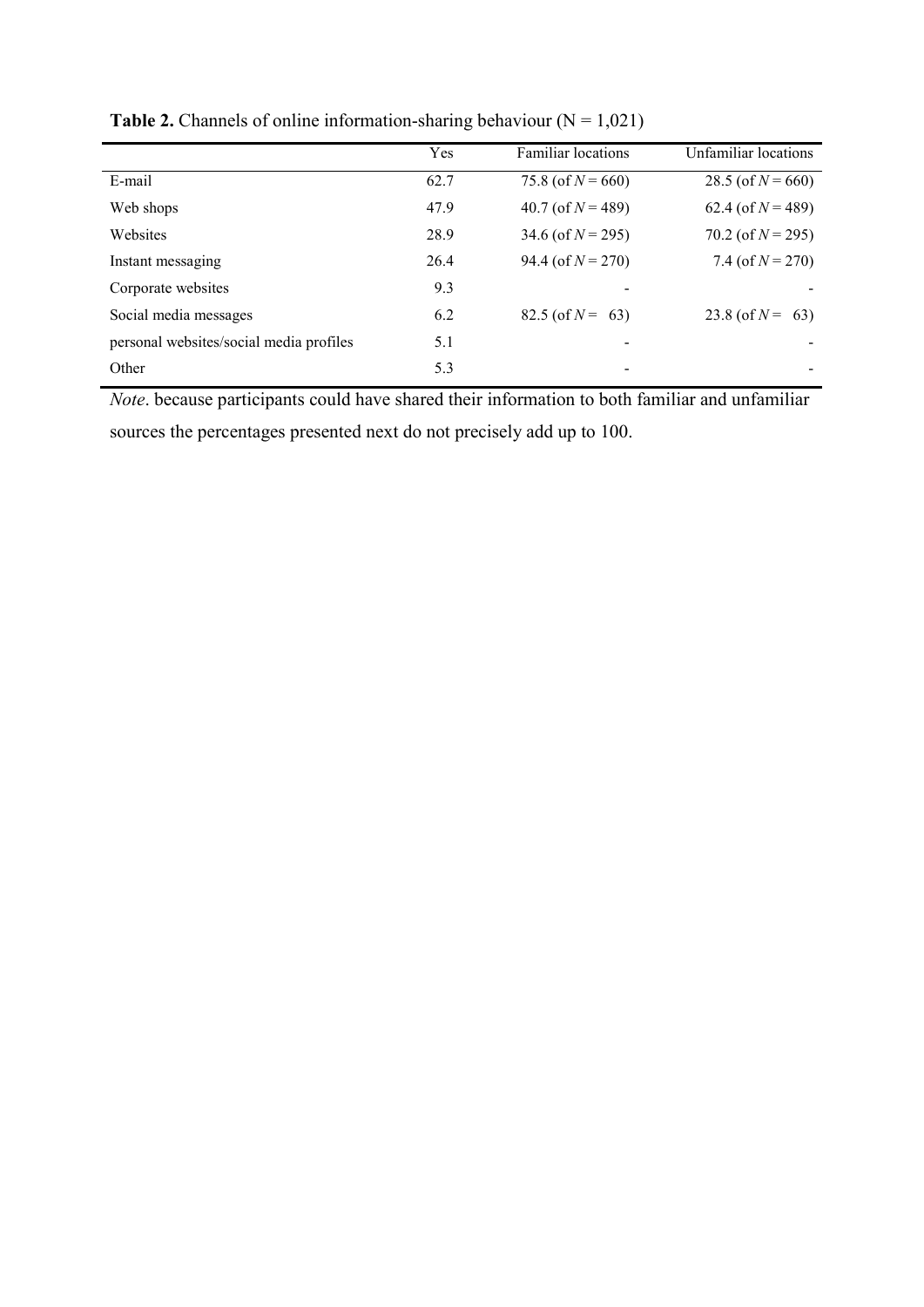|           |           |       |      | T <sub>2</sub> |         |     |       |         |      |           |     |
|-----------|-----------|-------|------|----------------|---------|-----|-------|---------|------|-----------|-----|
| Outcome   | Predictor | $R^2$ | Beta | S.E.           | $t^a$   |     | $R^2$ | Beta    | S.E. | $t^a$     |     |
| variable  | variable  |       |      |                |         |     |       |         |      |           |     |
| FE        | <b>PV</b> | 0.35  | 0.44 | 0.03           | 14.05   | *** | 0.47  | 0.56    | 0.03 | 22.05     | *** |
|           | <b>PS</b> |       | 0.33 | 0.03           | 10.15   | *** |       | 0.30    | 0.03 | 10.75     | *** |
| <b>PM</b> | <b>PV</b> | 0.57  | 0.04 | 0.03           | 0.84    |     | 0.58  | $-0.03$ | 0.03 | 0.84      |     |
|           | <b>PS</b> |       | 0.11 | 0.03           | 3.54    | *** |       | 0.03    | 0.03 | 1.23      |     |
|           | $\rm FE$  |       | 0.13 | 0.03           | 4.08    | *** |       | 0.23    | 0.04 | 6.56      | *** |
|           | <b>RE</b> |       | 0.07 | 0.03           | $2.10*$ |     |       | 0.10    | 0.03 | 3.24      | *** |
|           | <b>SE</b> |       | 0.68 | 0.03           | 19.70   | *** |       | 0.65    | 0.03 | 18.92 *** |     |
|           | RC        |       | 0.00 | 0.04           | 0.12    |     |       | $-0.07$ | 0.04 | $1.99$ *  |     |

**Table 3.** Analysis of model parameters for T1 and T2 ( $N = 786$ )

*Note.* PV: perceived vulnerability. PS: perceived severity. FE: fear. PM: protection motivation. RE: response efficacy. SE: self-efficacy. RC: response costs. *\* p < .05. \*\*\* p < .001.*

<sup>a</sup>Bootstrap,  $N = 5,000$ .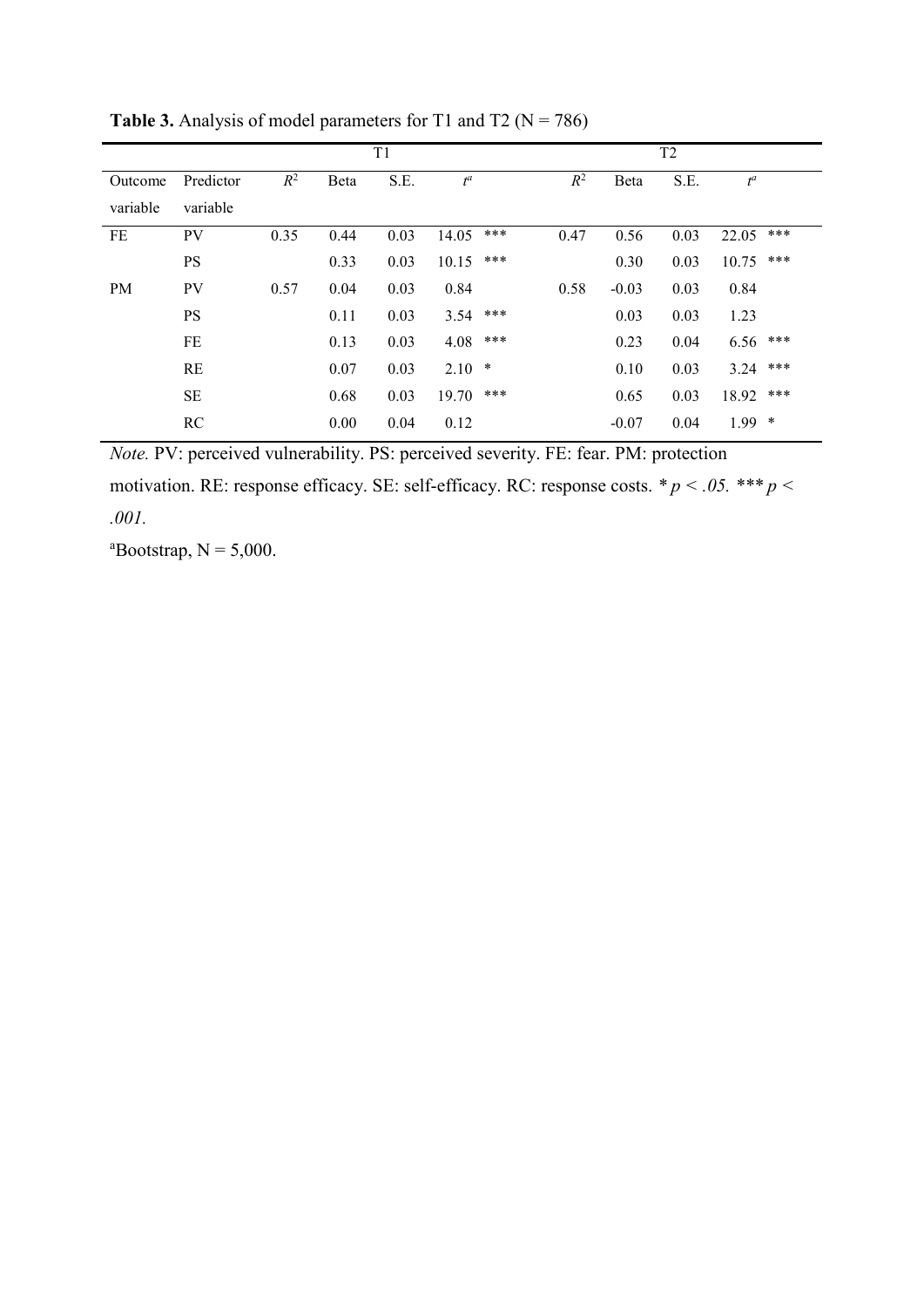|          |           |       |      |      | Strong fear appeal condition ( $N = 249$ ) |       |         |      | Weak fear appeal condition $(N = 263)$ |       |         |      | Control condition ( $N = 274$ ) |  |
|----------|-----------|-------|------|------|--------------------------------------------|-------|---------|------|----------------------------------------|-------|---------|------|---------------------------------|--|
| Outcome  | Predictor | $R^2$ | Beta | S.E. | $t^a$                                      | $R^2$ | Beta    | S.E. | $t^a$                                  | $R^2$ | Beta    | S.E. | $t^a$                           |  |
| variable | variable  |       |      |      |                                            |       |         |      |                                        |       |         |      |                                 |  |
| FE       | <b>PV</b> | 0.33  | 0.37 | 0.06 | 6.50<br>$\star\star\star$                  | 0.42  | 0.55    | 0.05 | $10.88$ ***                            | 0.34  | 0.41    | 0.05 | $7.39$ ***                      |  |
|          | <b>PS</b> |       | 0.37 | 0.06 | $6.28$ ***                                 |       | 0.29    | 0.05 | 5.37 ***                               |       | 0.34    | 0.06 | $6.18$ ***                      |  |
| PM       | <b>PV</b> | 0.58  | 0.02 | 0.05 | 0.38                                       | 0.59  | 0.06    | 0.06 | 1.11                                   | 0.63  | 0.07    | 0.05 | 1.28                            |  |
|          | <b>PS</b> |       | 0.09 | 0.06 | 1.56                                       |       | 0.07    | 0.05 | 1.52                                   |       | 0.12    | 0.05 | $2.38 *$                        |  |
|          | FE        |       | 0.14 | 0.06 | $2.45 *$                                   |       | 0.11    | 0.06 | $1.99 *$                               |       | 0.16    | 0.05 | $3.00$ **                       |  |
|          | RE        |       | 0.04 | 0.05 | 0.77                                       |       | 0.13    | 0.06 | $2.25$ *                               |       | 0.02    | 0.05 | 0.30                            |  |
|          | $\rm SE$  |       | 0.71 | 0.07 | 11.13<br>***                               |       | 0.67    | 0.06 | $11.59$ ***                            |       | 0.73    | 0.06 | $13.22$ ***                     |  |
|          | RC        |       | 0.01 | 0.06 | 0.10                                       |       | $-0.03$ | 0.06 | 0.47                                   |       | $-0.05$ | 0.06 | 0.87                            |  |

**Table 4.** Analysis of model parameters per condition  $(T1, N = 786)$ 

*Note.* PV: perceived vulnerability. PS: perceived severity. FE: fear. PM: protection motivation. RE: response efficacy. SE: self-efficacy. RC: response costs.  $* p < .05.$   $* p < .01.$   $* * p < .001.$ 

<sup>a</sup>Bootstrap,  $N = 5,000$ .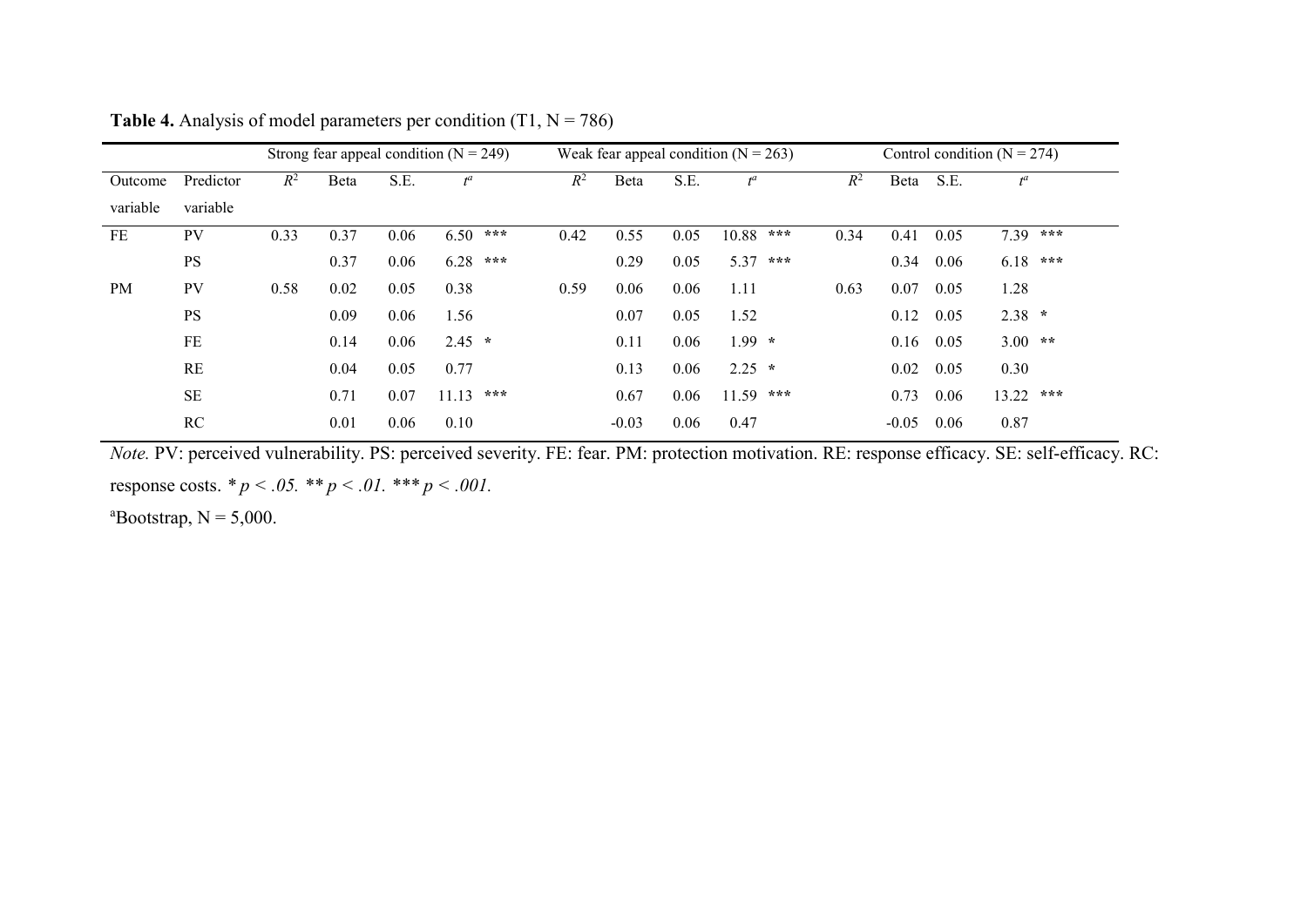|           |               | Strong fear appeal vs. weak | Strong fear appeal vs. | Weak fear appeal vs. |
|-----------|---------------|-----------------------------|------------------------|----------------------|
|           |               | fear appeal                 | control condition      | control condition    |
| Outcome   | Predictor $t$ |                             | t                      | t                    |
| FE        | PV            | $2.374*$                    | 0.603                  | 1.780                |
|           | <b>PS</b>     | 0.907                       | 0.344                  | 0.582                |
| <b>PM</b> | PV            | 0.530                       | 0.602                  | 0.053                |
|           | <b>PS</b>     | 0.204                       | 0.501                  | 0.748                |
|           | FE            | 0.353                       | 0.209                  | 0.582                |
|           | RE            | 1.120                       | 0.328                  | 1.425                |
|           | <b>SE</b>     | 0.482                       | 0.212                  | 0.750                |
|           | RC            | 0.377                       | 0.685                  | 0.341                |
|           |               |                             |                        |                      |

**Table 5.** Results from PLS-MGA analysis, comparing conditions

*Note. PV: perceived vulnerability. PS: perceived severity. FE: fear. PM: protection motivation. RE: response efficacy. SE: self-efficacy. RC: response costs. \* p < .05.*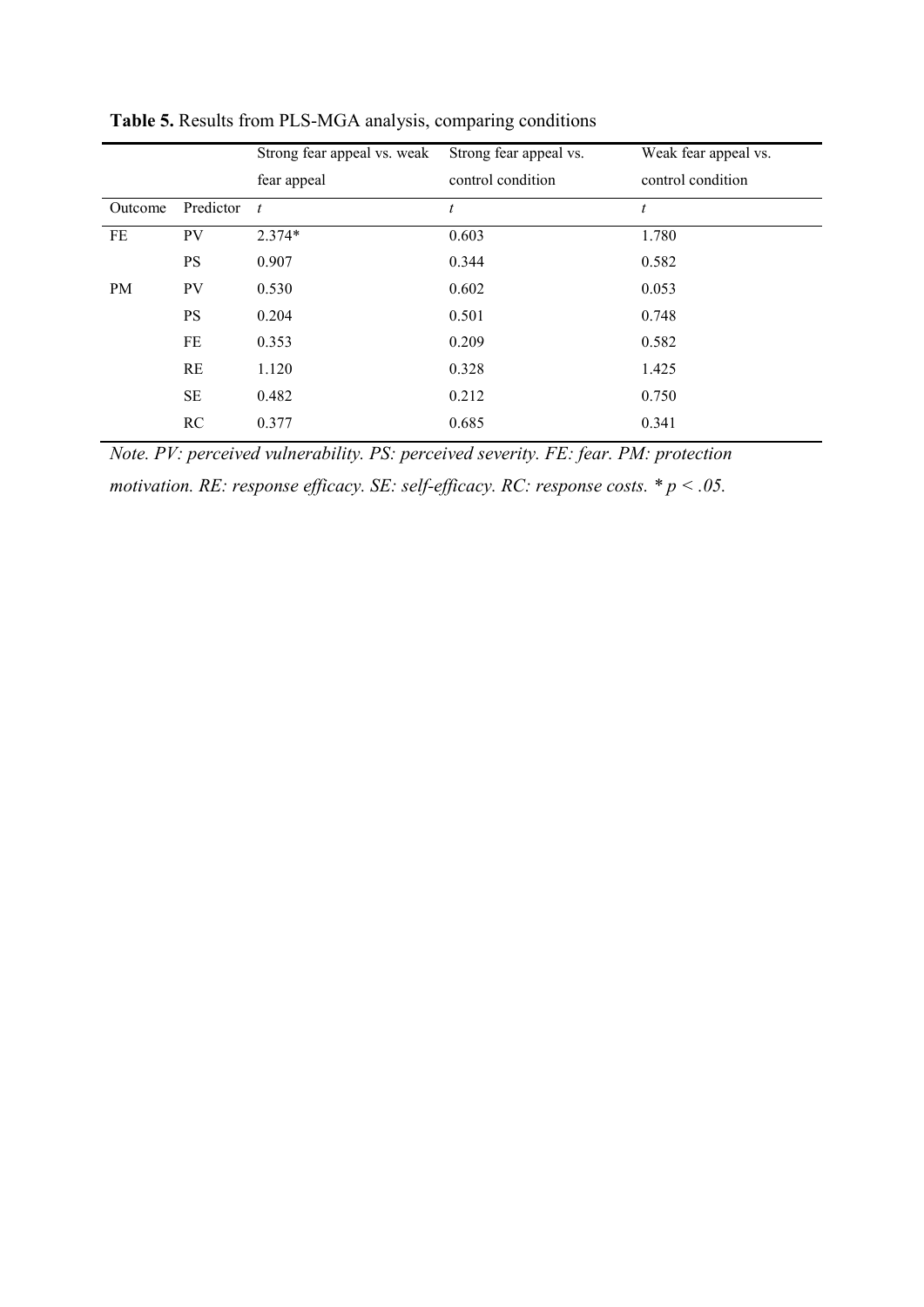|          |           |       |         |      | Strong fear appeal condition ( $N = 249$ ) |       |         |      | Weak fear appeal condition $(N = 263)$ |       |         |      | Control condition ( $N = 274$ ) |     |
|----------|-----------|-------|---------|------|--------------------------------------------|-------|---------|------|----------------------------------------|-------|---------|------|---------------------------------|-----|
| Outcome  | Predictor | $R^2$ | Beta    | S.E. | $t^a$                                      | $R^2$ | Beta    | S.E. | $t^a$                                  | $R^2$ | Beta    | S.E. | $t^a$                           |     |
| variable | variable  |       |         |      |                                            |       |         |      |                                        |       |         |      |                                 |     |
| FE       | <b>PV</b> | 0.50  | 0.57    | 0.05 | ***<br>12.01                               | 0.48  | 0.58    | 0.04 | 13.58 ***                              | 0.44  | 0.55    | 0.04 | 12.18                           | *** |
|          | <b>PS</b> |       | 0.31    | 0.07 | 6.54<br>***                                |       | 0.26    | 0.05 | 4.93 ***                               |       | 0.33    | 0.04 | 7.45 ***                        |     |
| PM       | <b>PV</b> | 0.52  | $-0.02$ | 0.05 | 0.32                                       | 0.64  | $-0.04$ | 0.06 | 0.58                                   | 0.62  | $-0.02$ | 0.05 | 0.46                            |     |
|          | <b>PS</b> |       | 0.05    | 0.06 | 0.86                                       |       | 0.02    | 0.04 | 0.39                                   |       | 0.02    | 0.04 | 0.53                            |     |
|          | FE        |       | 0.33    | 0.07 | $4.57$ ***                                 |       | 0.22    | 0.06 | $3.57$ ***                             |       | 0.16    | 0.05 | $3.02$ **                       |     |
|          | RE        |       | 0.07    | 0.06 | 1.22                                       |       | 0.10    | 0.05 | 1.94                                   |       | 0.14    | 0.05 | $2.62$ **                       |     |
|          | <b>SE</b> |       | 0.59    | 0.07 | 8.91 ***                                   |       | 0.68    | 0.05 | 14.04 ***                              |       | 0.70    | 0.06 | $11.77$ ***                     |     |
|          | RC        |       | $-0.11$ | 0.06 | 1.74                                       |       | $-0.10$ | 0.05 | 1.82                                   |       | $-0.02$ | 0.07 | 0.33                            |     |

**Table 6.** Analysis of model parameters per condition  $(T2, N = 786)$ 

*Note.* PV: perceived vulnerability. PS: perceived severity. FE: fear. PM: protection motivation. RE: response efficacy. SE: self-efficacy. RC: response costs. *\*\* p < .01. \*\*\* p < .001.*

<sup>a</sup>Bootstrap,  $N = 5,000$ .